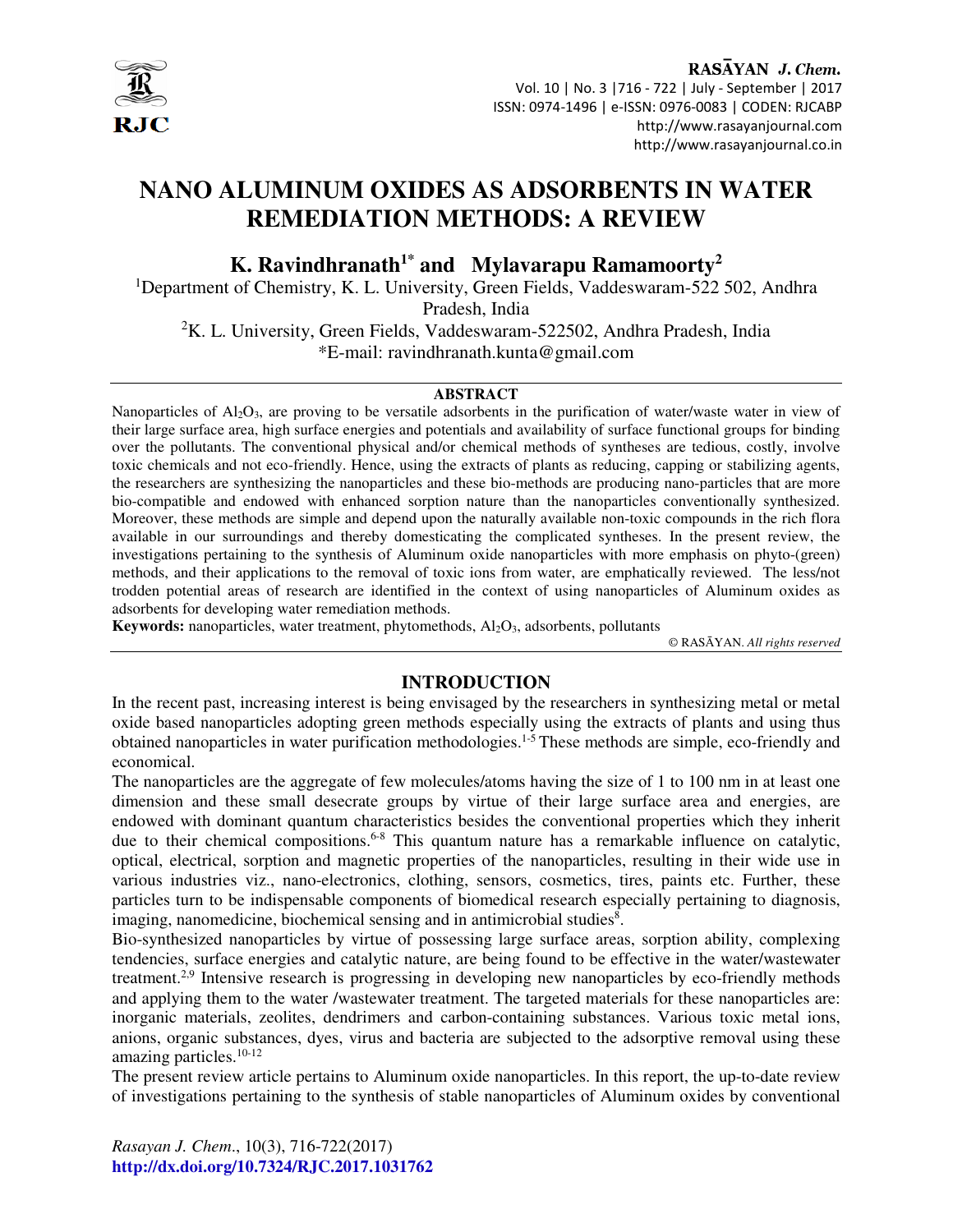methods, their drawbacks, advantageous and progress made in the plant-mediated synthesis and their applications for the treatment of contaminated/waste waters, have been graphically presented. The potential areas of research and challenges involved in them are explicitly discussed.

#### **Aluminum Oxide Nano Particles**

The aluminum based nanomaterials comprise of metallic aluminum and aluminum oxide. The nanoparticles of metallic aluminum are highly reactive and are not adoptable in water remediation methods.<sup>13,14</sup> Hence, in this review, research works, trends and prospectives of using nano  $A<sub>12</sub>O<sub>3</sub>/hydrolyzed A<sub>12</sub>O<sub>3</sub> as an adsorbent for controlling the polling ions in wastewaters are presented.$ Aluminum oxide related nanomaterials are intensively used in diverse fields such as, in biomedicines, drug delivery systems, optics, electronic devices, catalysts in various industrial synthesis, etc.15-18 As Albert Cotton *et al.*(2007) rightly noted that though the aluminum oxide has simple stoichiometric formula,  $Al_2O_3$ , it has many manifestations such as various polymorphic forms and hydrated species and each has its own significance depending upon the nature and conditions of preparations.<sup>19</sup>  $\alpha$ -Al<sub>2</sub>O<sub>3</sub> and γ- $A\ell_2O_3$  are well-known forms. The  $\alpha$ -Al2O<sub>3</sub> form is obtained by heating hydrous Al<sub>2</sub>O<sub>3</sub> above 1000<sup>o</sup>C and it has a crystalline structure with hexagonally packed oxide ion and octahedrally packed Aluminum ions such that each oxide is surrounded by four Aluminum ions.<sup>19</sup> This form cannot be hydrolyzed. γ-Al<sub>2</sub>O<sub>3</sub> is obtained by heating hydrous  $A_1O_3$  below 450<sup>o</sup>C and it possesses a defective structure with cation vacancies and hence, the surface has an affinity towards cations.<sup>19,20</sup> Another form, β- Al<sub>2</sub>O<sub>3</sub> is considered to be a mixed oxide and the dopants being  $Na<sup>+</sup>$  and  $Mg<sup>2+</sup>$ ions and this form exhibits clear ion-

exchanging properties and high conductivity; resulting in its wide use as a solid electrolyte in batteries.<sup>19</sup> The hydroxides AlO(OH) and Al(OH)<sub>3,</sub> are amphoteric and they exhibit both physical adsorption and ion-exchange depending upon the pH of the contacting solutions.<sup>18,20,21</sup> Further, the spinning of AlCl<sub>4</sub> into fibers and then dehydrating it, result in oxide filaments that are stable up to  $1400^{\circ}$ C.<sup>19</sup>

Aluminum oxides when doped with other metallic ions, different colored gems are produced: ruby with  $Cr^{3+}$  and blue sapphire with Fe<sup>2+</sup>/Fe<sup>3+</sup> and Ti<sup>4+</sup>. Al<sub>2</sub>O<sub>3</sub> on heating with alkali oxides at 1000<sup>o</sup>C, results in polymeric aluminum silicates such as  $Na<sub>14</sub>[Al<sub>4</sub>O<sub>13</sub>]$  and  $Na<sub>17</sub>Al<sub>5</sub>O<sub>16</sub>$  with the anions possessing tetrahedral  $AIO<sub>4</sub>$  with sharing edges.<sup>19</sup> These compounds are known for their good ionic exchange abilities. Further, aluminum phosphate synthesized hydrothermally in presence of amines possesses cage-like structures similar to that of zeolites. Contrary to zeolites, these structures are electro-neutral and have no ionexchange nature and hence they are used as molecular sieves with sizes as small as  $12{\text -}13\text{A}^{0.19,22}$ 

Further, zeolites are aluminum silicates of the formula  $M^{n+}_{x/n}(AIO_2)_x(SIO_2)_4]$ .nH<sub>2</sub>O and have cage-like structures with cavities occupied by large ions and water molecules which can be exchanged/adsorbed reversibly to the surface of zeolites and hence, zeolites acquire affinity towards cations.<sup>19, 22-24</sup>

Thus different forms of oxyhydroxides, exhibit various physicochemical affinities viz., physical adsorption, ion exchange, molecular exclusions, complexing tendency etc., depending upon the structure and nature of the functional groups prevailing on the surface of the alumina. The present discussion is confined to the adoptability of various forms of Aluminum oxide/oxyhydroxides as adsorbents in the water purification methods

# **Nano Al2O3, As Adsorbents in Water Purification**

**Synthesis: Conventional Methods** 

Investigations are aimed to synthesize the Aluminum oxide-based nanomaterials with enhanced surface area, pore size, dimensionality, and conducive morphology so that the surface of the alumina nanoparticles are endowed with the desired sorption ability and thereby, they can prove to be successful adsorbents for the purification of contaminated waters.

Alumina nanoparticles are conventionally prepared by mechanical synthesis, a sol-gel method, using reactions in the vapor phase, precipitation/coprecipitation and combustion. Mechanical milling, $^{25}$ combustion flame pyrolysis,<sup>26</sup> magnetron sputtering<sup>27</sup>, hydrothermal synthesis using anionic surfactants as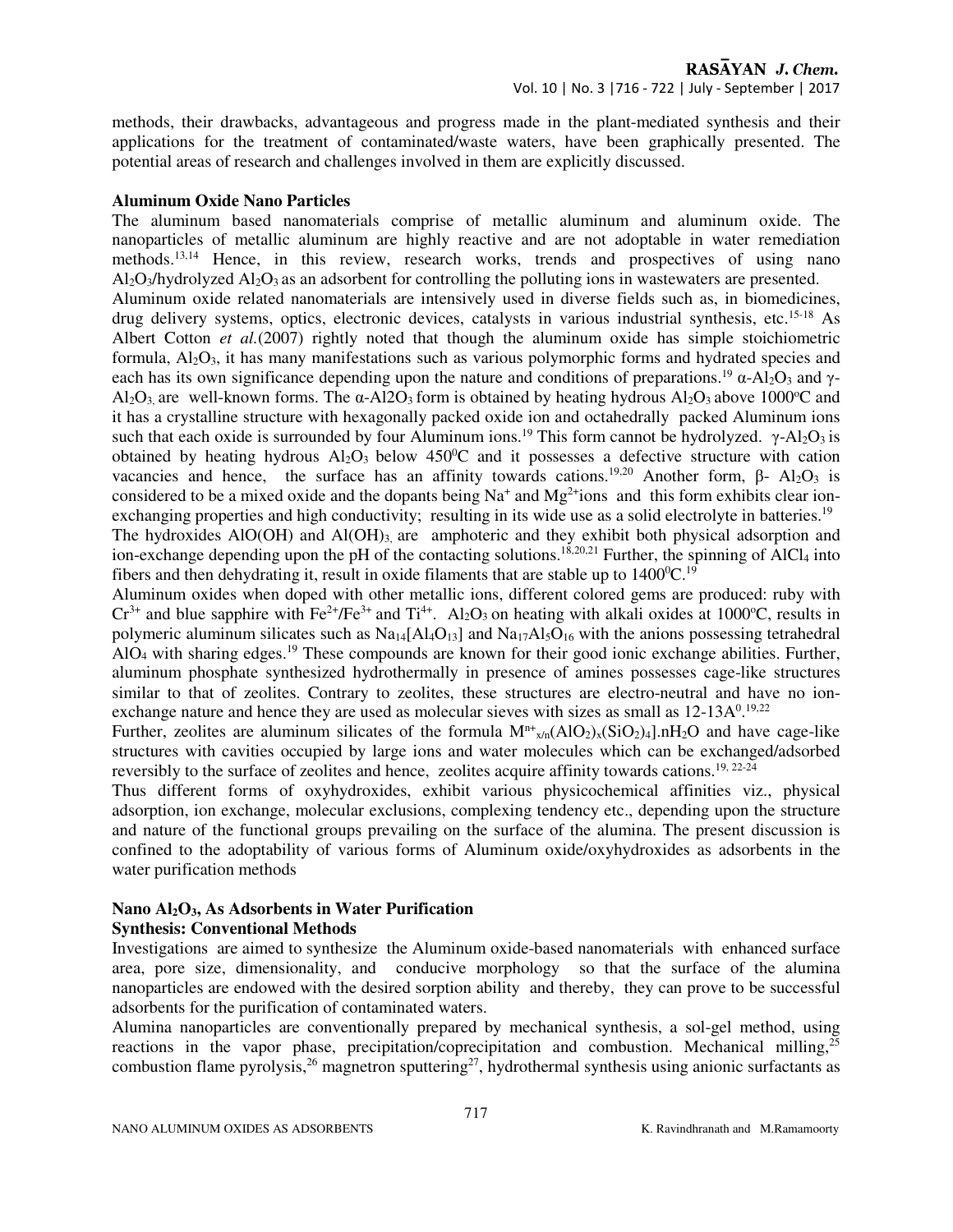RASAYAN J. Chem.

## Vol. 10 | No. 3 |716 - 722 | July - September | 2017

template<sup>28</sup> and pulsed laser ablation<sup>29</sup> are reported in literature and are well adopted. Pulse lasers of short duration are also employed in the synthesis of nanoparticles of  $Al_2O_3$ .<sup>30-32</sup>

In the relatively simple, Sol-gel methods, precursors such as aluminum triisopropylate<sup>33</sup>, aluminum nitrate<sup>34,35</sup> and aluminum secondary butoxide<sup>36</sup> are used. Parida *et al.*(2009), synthesized γ-alumina using aluminum nitrate as precursor and found that the precipitation by NH4HCO3 resulted in spherical particles of4.7–5.7 nm size with 190 m<sup>2</sup>/g surface area and nearly 0.467 cm<sup>3</sup>/g pore volume.<sup>37</sup> Yoo *et al.*(2009) synthesized a precursor,  $AIO_xCl_y(OH)_z$  by hydrolyzing vapors of  $AICI_3$  at 200<sup>0</sup>C and the obtained particles are found to have size from 30 to 200 nm.<sup>38</sup> Then the particles are converted to  $\alpha$ -alumina by calcinating at 1200°C for six hours. Mirjalili *et al.*(2010) synthesized  $\alpha$ -alumina particles of size 20-30 nm with aluminum isopropoxide and 0.5 M aluminum nitrate as precursors and 1/3-benzenedisoulfonic acid disodium salt (SDBS) and sodium bis-2-ethylhexyl sulfosuccinate as capping and stabilizing agents.<sup>39</sup> Using aluminum isoporoxide, Al(OH)<sub>3</sub> and AlO(OH)) as precursors, Sung Lee *et al.*(2012) studied the synthesis of  $\alpha$ -Al<sub>2</sub>O<sub>3</sub> at various solution pHs.<sup>40</sup> It is found that with isoporoxide as precursor,  $\alpha$ -Al<sub>2</sub>O<sub>3</sub> can be prepared by calcinating (1200<sup>o</sup>C) the precipitates obtained at all pH values and further, noted that ethylenediamine, a complexing agent, facilitates the formation of  $\alpha$ -Al<sub>2</sub>O<sub>3</sub> even at the lower temp.(1000 $^{\circ}$ C). In the case of other precursors,  $\alpha$ -Al<sub>2</sub>O<sub>3</sub> nanoparticles are not obtained with the hydroxyprecipitates obtained at high pH values even at very high thermal activation temperatures. Kamil *et*   $a$ .(2016) synthesized nano Al<sub>2</sub>O<sub>3</sub> particles using an ethanolic solution of AlCl<sub>4</sub> as a precursor and 28% dil. ammonia as the precipitating agent and the gel resulted was digested for 30 hours, filtered, dried and annealed at  $1000^{\circ}$ C.<sup>41</sup>

 These methods based on physical and /or chemical processes, have one or other disadvantage and moreover, they are tedious, costly, involve toxic chemicals and hazardous to the environment.<sup>42</sup> Hence, researchers are investigating green methods of synthesis to meet the industrial demand of the  $A_2O_3$ nanoparticles.

#### **Applications**

# **1. Removal of Metal Ion**

Investigations are being made to explore the sorption capacities of the nanoparticles of aluminum oxide (in different forms) towards various metal ions in polluted waters. Shu-Huei H, and Jao-Jia H 2007, synthesized Carbon nanotubes (CNTs) on micro-sized  $Al_2O_3$  by dissociating methane at 700 $^{\circ}$ C using Fe-Ni nanoparticles as catalysts and thus grown CNTs on  $Al_2O_3$  were used as an adsorbent to study the removal of Pb<sup>2+</sup>, Cu<sup>2+</sup>, and Cd<sup>2+</sup> and found that the adsorption followed the order: Cd<sup>2+</sup>< Cu<sup>2+</sup><Pb<sup>2</sup> with the measured uptakes of 8.89 mg/g , 26.59mg/g and 67.11 mg/g of CNT respectively.<sup>43</sup> Afkhami *et al.*(2010) studied the simultaneous removal of various heavy metal ions from waters using nano alumina modified with *2,4-dinitrophenylhydrazine* and found that the said adsorbent possess high adsorption capacity for the mixtures of  $Cd(II)$ ,  $Cr(III)$  and  $Pb(II)$ .<sup>44</sup>

Gupta *et al.*(2011) synthesized carbon nanotubes coated with alumina and their sorption nature towards  $Pb(II)$  was probed with respect to various parameters adopting batch as well as continuous flow methods.<sup>45</sup> The adsorbent is effective and further, the increase in thickness of filter-bed or decrease in flow rate or both have considerably enhanced the extraction of Pb(II) from waters. Baybas, D and Ulusoy U 2011, studied the adsorption of  $Th^{4+}$  on Aluminosilicate-polyacrylamide composites and found to be effective and further, the columns are regenerated with dil. HNO<sub>3</sub>.<sup>46</sup> Mahapatra *et al.*(2013) prepared iron oxide–alumina mixed nanocomposite fiber using electrospinning method and its sorption nature was studied towards  $Cu^{2+}$ ,  $Pb^{2+}$ ,  $Ni^{2+}$  and  $Hg^{2+}$  and the % removal was found to be in order:  $\text{Hg}^{2+}$ >Ni<sup>2+</sup>> Pb<sup>2+</sup> >Cu<sup>2+</sup> with adsorption capacities 63.69 mg/g, 32.36 mg/g, 23.75 mg/g and 4.98 mg/g respectively.<sup>47</sup>

Shokati Poursani *et al.*(2015) prepared nano-γAl<sub>2</sub>O<sub>3</sub> by precipitating hydrated Aluminum hydroxide by mixing 1,2-epoxybutane with an alcoholic solution of  $AICI<sub>3</sub>6H<sub>2</sub>O$  and then diluting with water and subsequently, heating the precipitate to high elevated temperatures and then grinded $^{20}$ . The prepared nano-γ-Al<sub>2</sub>O<sub>3</sub> was investigated for its sorption nature towards the cations: Cr<sup>3+</sup>, Cd<sup>2+</sup>, Ni<sup>2+</sup> and Pb<sup>2+</sup> and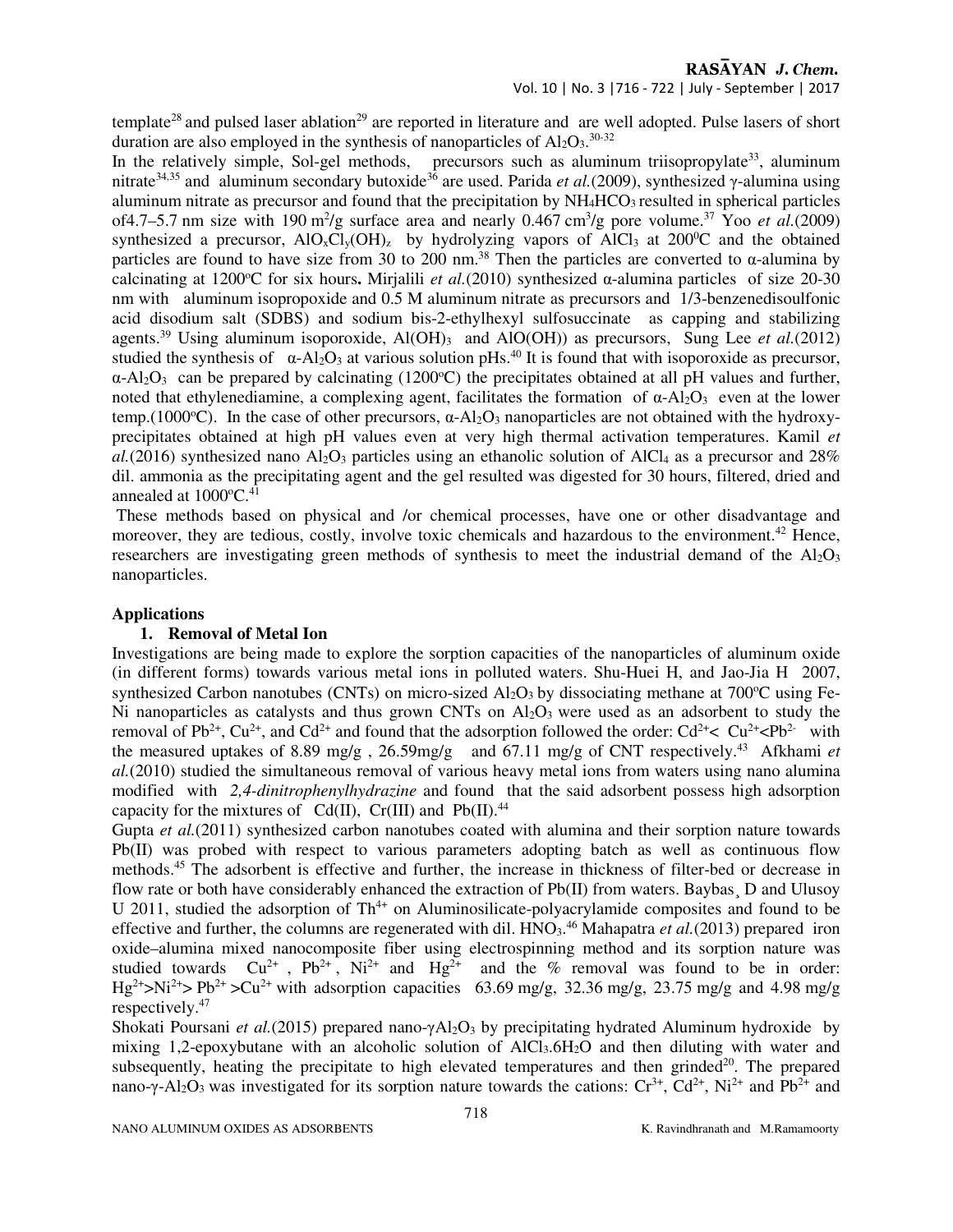RASAYAN J. Chem.

Vol. 10 | No. 3 |716 - 722 | July - September | 2017

found that the sorption followed the order:  $Cr^{3+} > Cd^{2+} > Ni^{2+} > Pb^{2+}$  with the sorption capacities respectively 13.3 mg/g, 6 mg/g, 1.1 mg/g and 0.33 mg/g (at temp  $25^{\circ}$ C).

Nanoparticles of alumina prepared by combustion synthesis method were investigated for their sorption nature towards  $Zn^{2+}$  and dye, Color Black G, by changing various extraction conditions.<sup>48</sup> The optimization of conditions for the maximum removal of  $\overline{\text{Zn}}^2$  and the dye was done using Microsoft solver<sup>48</sup>. Hafez Golestanifar et al, 2015 using nanoparticles of  $\gamma$ -Al<sub>2</sub>O<sub>3</sub> of size 20 nm prepared from precipitation method, investigated the removal of Chromium (VI) from waters.<sup>49</sup>

#### **2. Defluoridation and Nitrate Removal**

Sushree Swarupa Tripathy *et al.*(2006) successfully removed fluoride to an extent of 99.0% from waters using activated Al<sub>2</sub>O<sub>3</sub> loaded with alum at pH:6.5, agitation time: 3 h and sorbent conc. 8 g/l.<sup>50</sup> By using nano-AlOOH as adsorbent, Wang *et al.*(2009)investigated the removal of fluoride from waters using batch methods and found that at pH: 7, the adsorption capacity was 3.259 mg F<sup>−</sup> g−1 . <sup>51</sup> Fentahun Adeno *et al.*(2014) studied the adsorption nature of nano-sized particles of Aluminum oxide-hydroxide towards the fluoride ions in waters by changing various physicochemical parameters and found the sorption ability as 62.5 mg of F  $g^{-1}$ .<sup>21</sup> The adsorbent was prepared by precipitating AlO(OH) with the addition of NH<sub>4</sub>HCO<sub>3</sub> solution to the  $A(NO<sub>3</sub>)<sub>3</sub>$  solution and then filtering, washing (with acetone), drying at room temperature and grinding.

Bhatnagara *et al.*(2010) studied the removal of Nitrate from waters using nanoparticles of alumina and the sorption capacity of the adsorbent was found to be 4.0 mg/g at optimum pH: 4.4 and at  $25 \pm 2 \degree \text{C}^{52}$ Kumar *et al.*(2011) used nano-AlOOH as adsorbent for defluoridation studies and found to be effective.<sup>53</sup>

#### **3. Biological Remediation**

The nano-Aluminium oxide particles were investigated for their antibacterial and antimicrobial activities besides their various other uses in various aspects of biological sciences such as biosensors, drug delivery, and bio-filtration membranes.<sup>54-60</sup> Amitava Mukherjee *et al.*(2011) reviewed the antimicrobial activities of alumina nanoparticles and their applications in clinical medical research.<sup>58</sup>

#### **4. Degradation of Dyes**

Abiyu Kerebo *et al.*(2016) used nano Aluminium hydroxide for the extraction of methyl violet from wastewaters and found to be successful.<sup>61</sup> Deepak Pathania *et al.*(2016) studied the degradation of the dye malachite green using nano  $\text{Al}_2\text{O}_3$  particles synthesized by adopting electrochemical method.<sup>62</sup>

#### **5. Inferences**

The studies so far available in the literature are limited to some cations and anions and few dyes besides biological remediation. Efforts are to be made in controlling/removing toxic ions especially heavy metal ions, phosphate, nitrate/nitrite/ammonia and chromates by evoking the physical, ion exchange, complexation and molecular exclusion (through zeolite formations) properties of the nanoparticles of the  $Al<sub>2</sub>O<sub>3</sub>$ .

## **Literature on Green Synthesis and Water Remediation Methods**

On perusal of the literature, it is evident that the reports available using green methods of synthesis based on plant extracts and their applications to water remedial purposes are few and far between.

Gholamhossein Mohammadnezhad *et al.*(2016) developed a Sol-gel method without the addition of toxic capping and stabilizing agents.<sup>63</sup> The method involves the hydrolysis of aluminum 2-propoxide or aluminum 2-methoxyethoxide, and subsequent separation and calcination. The prepared nanoparticles have high surface area and pores. However, the uses of thus prepared nanoparticles for the removal of various toxic organic and inorganic ions present in wastewaters are not investigated.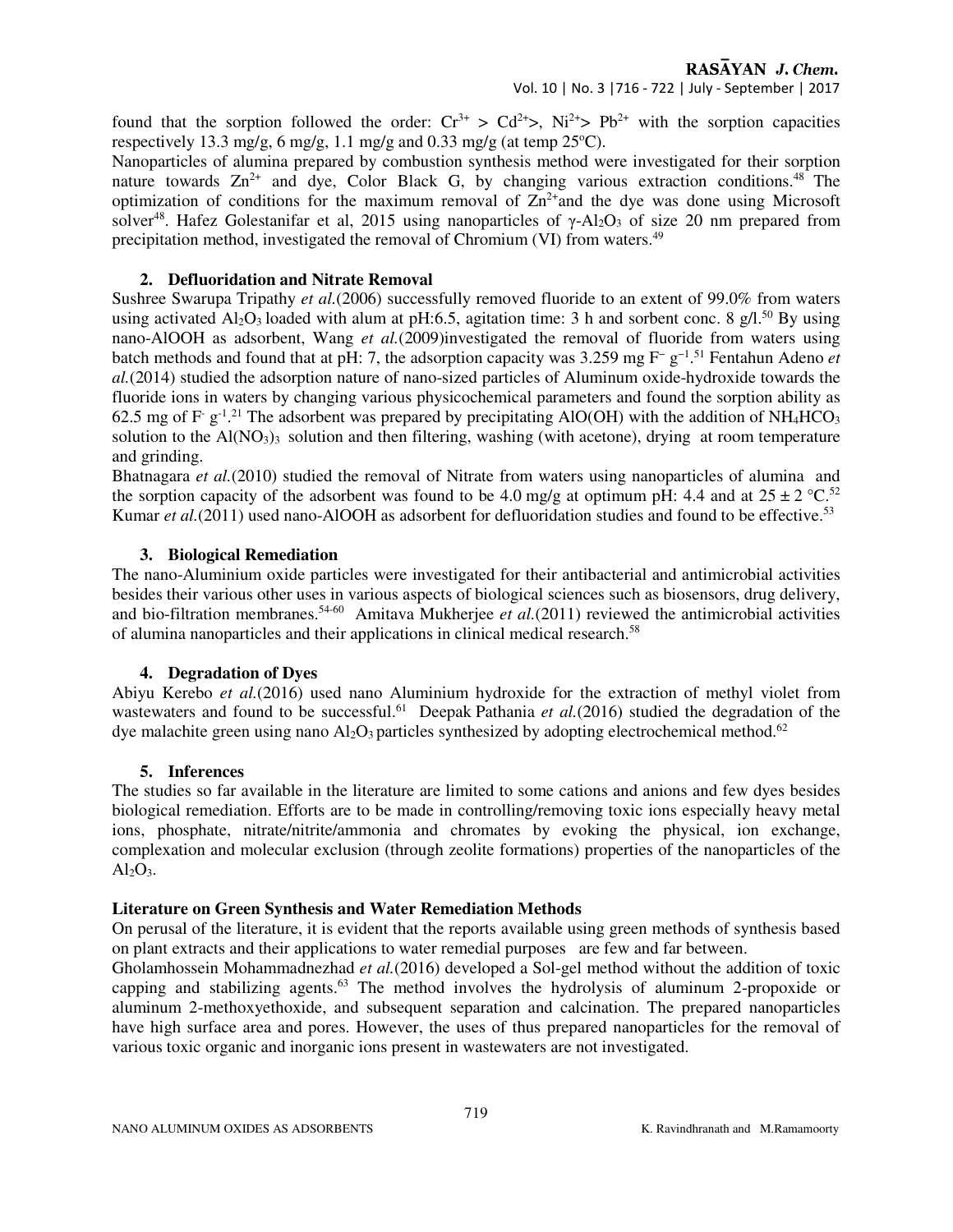Vol. 10 | No. 3 |716 - 722 | July - September | 2017

Ali Ashraf Derakhshan and Laleh Rajabi (2012) prepared nano Carboxylate–alumoxanes of size between 3 to 100 nm by treating boehmite  $[AI(O)(OH)]_n$  with carboxylic acids and its surface was covered by the organic moiety, carboxylate groups.<sup>64</sup> Instead of using synthetic carboxylic acids, Ángela B. Sifontes et al, 2014 used colophony extracts from Pinus caribaea (which contain many eco-friendly organic substances having carboxylic acids) for the preparation of nanoparticles of carboxylatealumoxane which on calcination at  $650^{\circ}$  C produced nano- $\frac{\cancel{0}^2}{120}$  of size : 5 to 8 nm.<sup>18</sup>

Prasant Sutradhar *et al.*(2013) synthesized nanoparticles of alumina using aluminum nitrate and extracts of coffee, tea, and triphala under microwave irradiation.<sup>65</sup> The obtained nano particles are 'spherical' in shape with 50-200 nm size with the extracts of coffee and tea and 'oval' in shape with size: 200-400 nm with the extracts of triphala. Gholamhossein Mohammadnezhad et al.(2015) synthesized nanoparticles of alumina using the extracts of lemon grass and assessed its antimicrobial activity against P. aeruginosa, a multi-drug resistant strain.<sup>63</sup>

# **CONCLUSION**

The review of the literature reveals that the investigations pertain to the synthesis of nanoparticles of Al2O3 adopting green methods based on plant extracts and their subsequent utility as potential adsorbents in controlling the polluting ions in wastewaters, are less trodden and the investigations are at 'nascent' stage. The identified areas of research are:

- 1. New green methods of syntheses of nanoparticles of Aluminum oxide/hydroxides based on the extracts of plants that serve as capping and stabilizing agents for the nanodispersions of the particles are to be investigated. For this, the flora available is to be probed for the identification of suitable extracts.
- 2. The nanoparticles obtained from the green synthesis are to be investigated for their adsorption nature towards polluting ions.
- 3. Aluminas prepared differ in their properties depending upon the method of preparation: γ-Al2O3 has defects in crystals;  $β$ - Al<sub>2</sub>O<sub>3</sub> has ion-exchange properties. The hydroxides of Alumina viz., AlO(OH) (boehmite) and Al(OH)3 possess remarkable adsorptive forces (physical, ion-exchange, and ionassociation) which are widely explored in chromatographic separations. All these manifestations of oxide/hydroxides of alumina in their nano size that possesses these important binding tendencies are to be explored for developing simple, economical and eco-friendly water remediation methods.
- 4. Further, the treatment of plant extracts modifies the surface nature of the nano alumina and the use of such modified surfaces in the extraction of pollutants from water is an interesting aspect to probe. Moreover, surface morphological studies are also to be undertaken to understand the nature of the groups present**s** on the inter surface and their affinities towards the polluting ions to account for the sorption nature.
- 5. The surface of alumina has functional groups like –OH, =O. The complexing nature of these groups towards polluting metal ions is an interesting research area. When the plant extracts are used as capping and stabilizing agents, the compounds in the extracts may modify the functional groups on the surface and thereby enrich the complexing/coordinating nature towards to pollutants. This advantage may be explored for wastewater purifications.
- 6. Cage like structures may be developed by admixing alumina with some other metal oxides in lieu of zeolites. Further, by incorporating phosphates in the matrix of  $A<sub>2</sub>O<sub>3</sub>$ , gel-like structures with controlled pore sizes may be developed. Thus developed cage like structure may be used for investigating the removal of pollutants by virtue of size (molecular exclusion).
- 7. In closed columns, the percolation of water through the nano-sized particles of  $A_2O_3$  occurs only under pressure head. This is the main disadvantage of these nano methods when applied in continuous mode. Hence, investigations are to be undertaken in developing films or beads embedded with the nanoparticles of  $Al_2O_3$  and then using them as an adsorbent for the extraction of polluting ions from waste or contaminated waters.
- 8. Investigations are to be undertaken for preparing alumina doped with metal ions especially rare earths with an aim to enhance the sorption nature towards pollutants.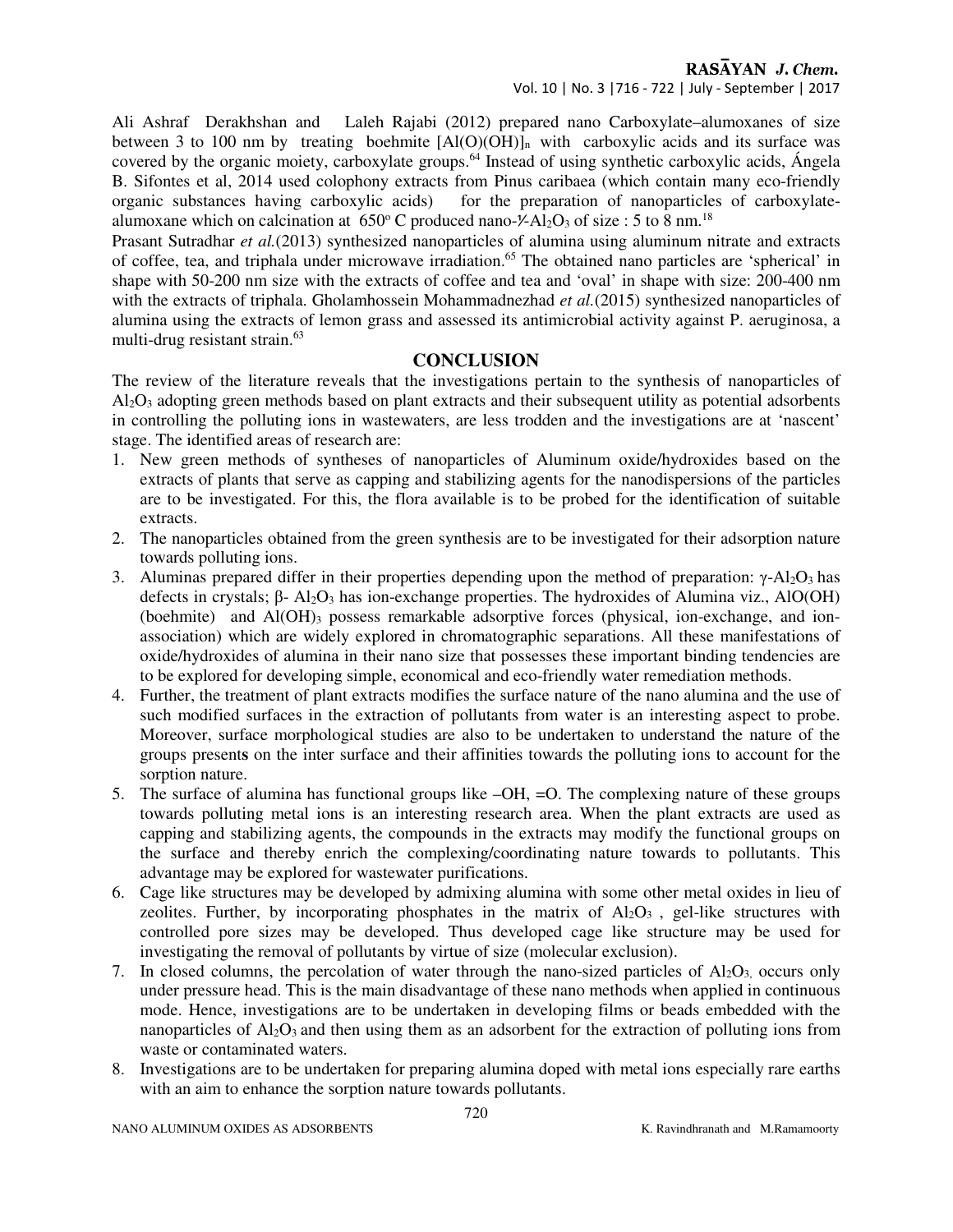Vol. 10 | No. 3 |716 - 722 | July - September | 2017

#### **REFERENCES**

- 1. M. Rai, A. Yadav and A. Gade, *Critical Reviews in Biotechnology*, **28(4)**, 277 (2008).
- 2. M.T. Amin, A.A. Alazba and U. Manzoor, *Advances in Materials Science and Engineering,Volume* , 2014 , 24 pages. (2014) - Article ID 825910,
- 3. C.J. Pandian, R. Palanivel and S. Dhananasekaran, *Chinese Journal of Chemical Engineering*,**23(8)**, 1307 (2015)
- 4. Palaniselvam Kuppusamy, M. Mashitah, Yusoff, GaantyPragasManiam, Natanamurugaraj, *Saudi Pharmaceutical Journal,* **24(4)**, 473(2016).
- 5. Shakeel Ahmed, Mudasir Ahmad, BabuLal Swami and SaiqaIkram, *Journal of Advanced Research*, **7 (1)**, 17 (2016).
- 6. L. Li, M. Fan, R.C. Brown, J.V. Leeuwen, J. Wang, W. Wang, Y. Song and P. Zhang, *Crit. Rev. Environ. Sci. Technol*.,**36**, 405 (2006).
- 7. HaijiaoLu,Jingkang Wang, Marco Stoller, Ting Wang,YingBao,and HongxunHao, *Advances in Materials Science and Engineering*, 2016.
- 8. Muhammad Imran Din and Aneela Rani, *International Journal of Analytical Chemistry,* (2016) : Article ID 3512145, 14.
- 9. Homer Genuino, Hul Huang, Eric Njagi, Lisa Staffort and Steven L. Suib, A Review of Green Synthesis of Nanophase Inorganic Materials for Green Chemistry Applications, Published Wiley Online Library, 15th April 2012, DOI: 10.1002/9783527628698.hgc092
- 10. Uzaira Rafique1, Anum Imtiaz1 and Abida K. Khan, *Journal of Water Sustainability*, **2(4)**, 233 (2012).
- 11. Mingyi Tang , Guanbo Huang , Sai Zhang , Yue Liu , Xianxian Li , Xingrui Wang ,Xiaobo Pang and HaixiaQiu, *Materials Chemistry and Physics,* **145**, 418 (2014).
- 12. Wang-Wang Tang, Guang-Ming Zeng , Ji-Lai Gong , Jie Liang, PiaoXu, Chang Zhang and Bin-Bin Huang, *Science of the Total Environment,* **468/469**, 1014 (2014).
- 13. Hamid Reza Gorbaini, *Orient. J. Chem*, **30(4)**, 1941 (2014).
- 14. Sekher Reddy Ghanta and KrishnamurthiMuralidharan, *J. Nanopart. Res.*, **15**, 1715 (2013).
- 15. C. Pecharroman, I. Sobrados, J.E. Iglesias, T. Gonzalez-Carreño, J. Sanz, *J. Phys. Chem. B*, **103**, 6160 (1999).
- 16. L.M. Perander, Z.D. Zujovic, M.M. Hyland, M.E. Smith, L.A. O'Dell and J.B. Metson, Short- and long-range order in smelter grade alumina–development of nano and microstructures during the calcination of bayer gibbsite, light metals, *Mineral Metals Mater. Soc.*, 29–35 (2008).
- 17. Boumaza, L. Favaro, J. Lédion, G. Sattonnay, J.B. Brubach, P. Berthet, A.M. Huntz, P. Royc and R. Té Tot, *J. Solid State Chem.*, **182**, 1171 (2009).
- 18. B. Ángela, Sifontes , Brenda Gutierrez , Andrea Mónaco, Andreina Yanez ,YraidaDíaz, Franklin J. Méndez, LigiaLlovera , Edgar Cañizales and Joaquín L. Brito, *Biotechnology Reports,***4**, 21 (2014).
- 19. F. Albert Cotton, G. Wilkinson, A. Carlos, Murillo and Manfred Bochmann, Advanced Inorganic Chemistry,  $6<sup>th</sup>$  edition, Wiley-India, (2007).
- 20. A. ShokatiPoursani, A. Nilchi, A. H. Hassani, M. Shariat and J. Nouri, *Int. J. Environ. Sci. Technol.*, **12**, 2003 (2015).
- 21. FentahunAdeno, EyobelMulugeta, FelekeZewge and YonasChebude, *Bull. Chem. Soc. Ethiop.*, **28(2),** 215 (2014).
- 22. M. Estermann, L. B. McCusker, C. Baerlocher, A. Merroucheand H. Kessler, *Nature*, **352**, 320 (1991).
- 23. S.L. Suib, *Chem. Rev.*, **93**, 803 (1993).
- 24. P.K. Dutta and M. Ledney, *Prog. Inorg. Chem.*, **44**, 209 (1997).
- 25. C.B. Reid, J.S. Forrester, H.J. Goodshaw, E.H. Kisi and G.J. Suaning, *Ceramics Int.*, **34**, 1551 (2008).
- 26. R. Kavitha and V. Jayaram, *Surf. Coat. Technol.*, **201**, 2491 (2006).
- 27. D.H. Trinh, M. Ottosson, M. Collin, I. Reineck, L. Hultman and H. Hogberg, *Thin Solid Films*, **516**, 4977 (2008).